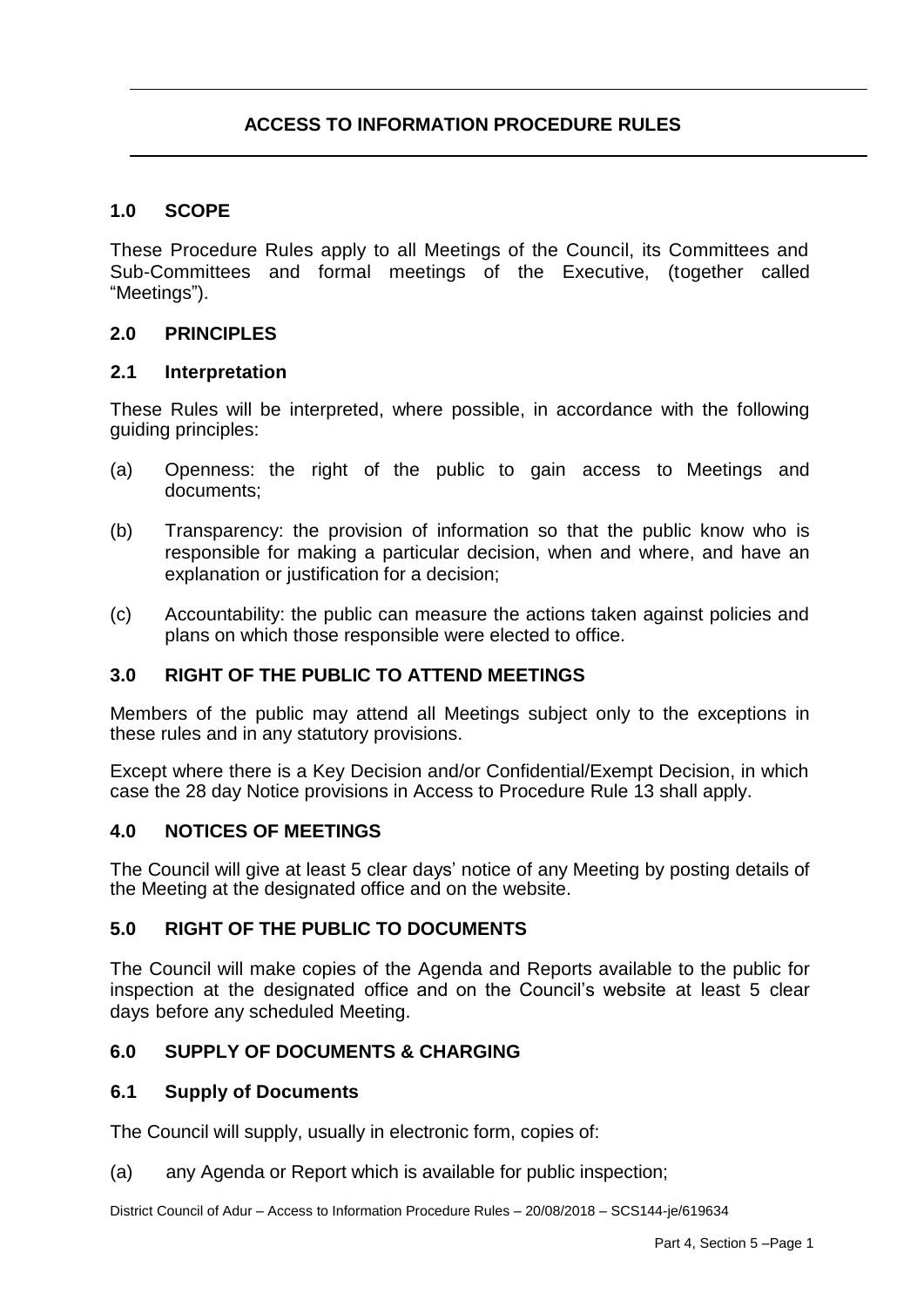- (b) any further statements or particulars necessary to indicate the nature of the items in the Agenda; and
- (c) if the Director for Communities thinks fit, copies of any other non-exempt documents supplied to Councillors in readiness for a Meeting.

Such documents will be made available to the public by the Council publishing them on their website.

### **6.2 Charging**

The Council reserves the right to make a reasonable charge for postage and copying of hard copy documents to members of the public.

## **7.0 ACCESS TO DOCUMENTS FOLLOWING A MEETING**

#### **7.1 Agendas, Reports and Minutes**

The Council will make available copies of the following for 6 years from the date of a Meeting:

- (a) the Minutes of the Meeting or Records of Decisions taken, (together with reasons), for all Meetings of the Executive, excluding any part of the Minutes of proceedings when the Meeting was not open to the public or which disclose exempt or confidential information, unless the reason for the exemption or confidentiality has ceased to apply;
- (b) a summary of any proceedings not open to the public where the Minutes open to inspection would not provide a reasonably fair and coherent record;
- (d) the Agenda for the Meeting; and
- (e) Reports relating to items when the Meeting was open to the public but excluding any part of such a Report which disclosed exempt or confidential information, unless the reason for the exemption or confidentiality has ceased to apply.

#### **7.2 Background Papers**

The Report Author will set out in every Report a list of those documents (called background papers) relating to the subject matter of the Report which in his/her opinion:

- (a) disclose any facts or matters on which the Report or an important part of the Report is based; and
- (b) which have been relied on to a material extent in preparing the R eport but does not include published works or those which disclose exempt or confidential information (as defined in Access to Information Rule 9), unless the exemption no longer applies.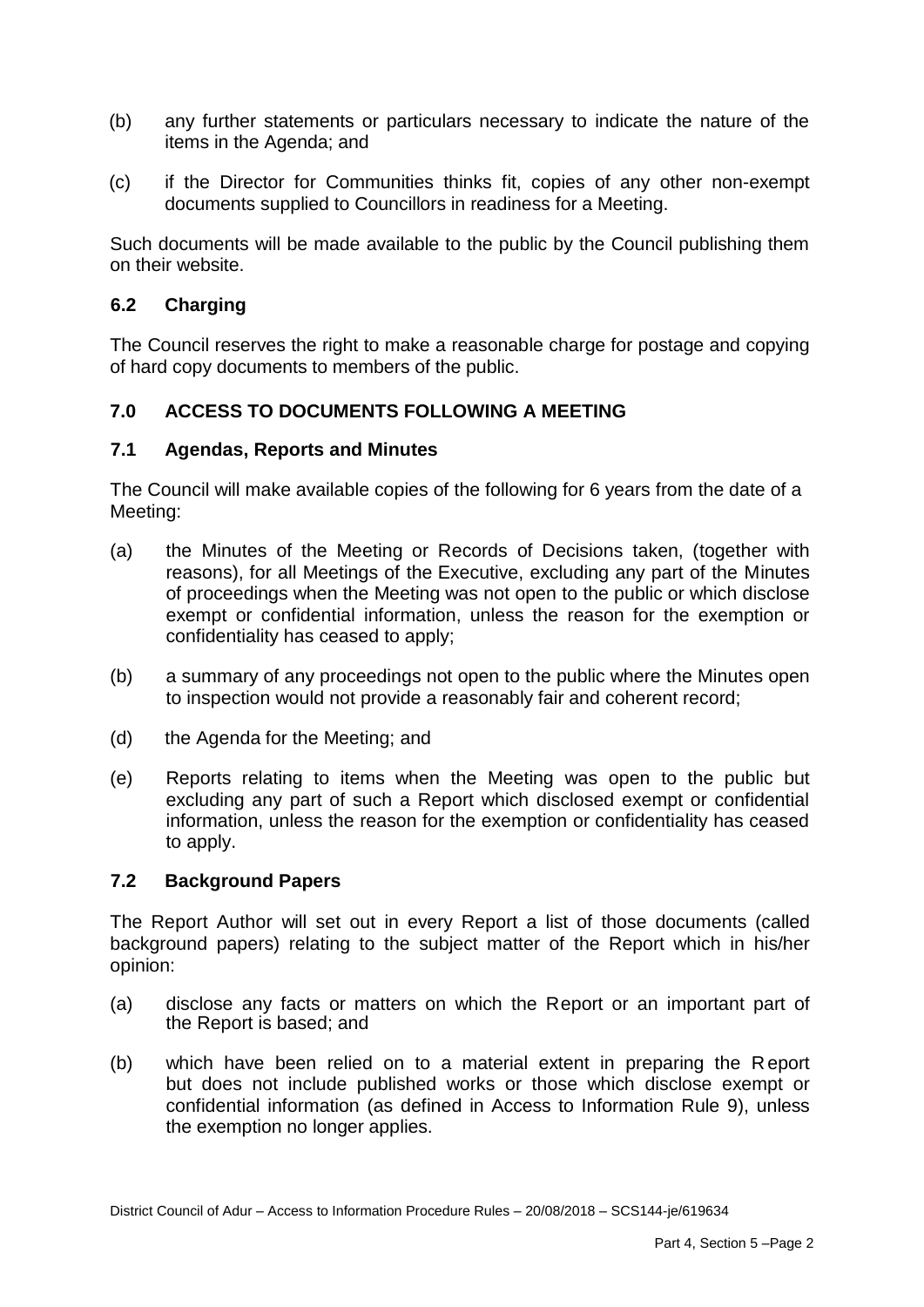The Council will make available for public inspection for four years after the date of the Meeting a copy of each of the documents on the list of background papers.

# **8.0 SUMMARY OF THE PUBLIC'S RIGHTS**

These Access to Information Procedure Rules are a written summary of the public's rights to attend Meetings and to inspect and obtain copy documents. These form part of the Council's Constitution and are available at the Council's designated offices and on the Councils' website.

### **9.0 EXCLUSION OF THE PUBLIC FROM THE WHOLE OR PART OF A MEETING**

### **9.1 Confidential information**

Confidential information means information given to the Council by a Government Department on terms which forbid its public disclosure or information which cannot be publicly disclosed by Court Order.

The public must be excluded from Meetings or parts of Meetings whenever it is likely in view of the nature of the business to be transacted or the nature of the proceedings that confidential information would be disclosed. The Committee or Sub-Committee will be required to pass a resolution to exclude the public where confidential information will be disclosed.

### **9.2 Exempt information**

Exempt information means information falling within one or more of the following 7 categories (subject to any condition):

|    | <b>CATEGORY</b>                                                                                                                                 | <b>CONDITION</b>                                                                                                                                                                                                                                                                                                                                                                                                                                                                                                                                           |
|----|-------------------------------------------------------------------------------------------------------------------------------------------------|------------------------------------------------------------------------------------------------------------------------------------------------------------------------------------------------------------------------------------------------------------------------------------------------------------------------------------------------------------------------------------------------------------------------------------------------------------------------------------------------------------------------------------------------------------|
|    | 1. Information relating to any individual.                                                                                                      | In accordance with the Data Protection Act<br>1998.                                                                                                                                                                                                                                                                                                                                                                                                                                                                                                        |
| 2. | Information which is likely to reveal<br>the identity of an individual.                                                                         | In accordance with the Data Protection<br>Act 1998.                                                                                                                                                                                                                                                                                                                                                                                                                                                                                                        |
| 3. | Information relating to the financial<br>or business affairs of any particular<br>person (including the Authority<br>holding that information). | Includes information relating to the<br>Authority's own financial or business<br>affairs. It does not include information<br>which is required to be registered under<br>the Companies Act 1985, the Friendly<br>Society Acts 1974 and 1992, the<br><b>Industrial and Provident Societies Acts</b><br>1965-1978, the Building Societies Act<br>1986 or the Charities Act 1993 as such<br>information will be in the public domain in<br>any event.<br>The "financial affairs or business affairs"<br>include past, present and contemplated<br>activities. |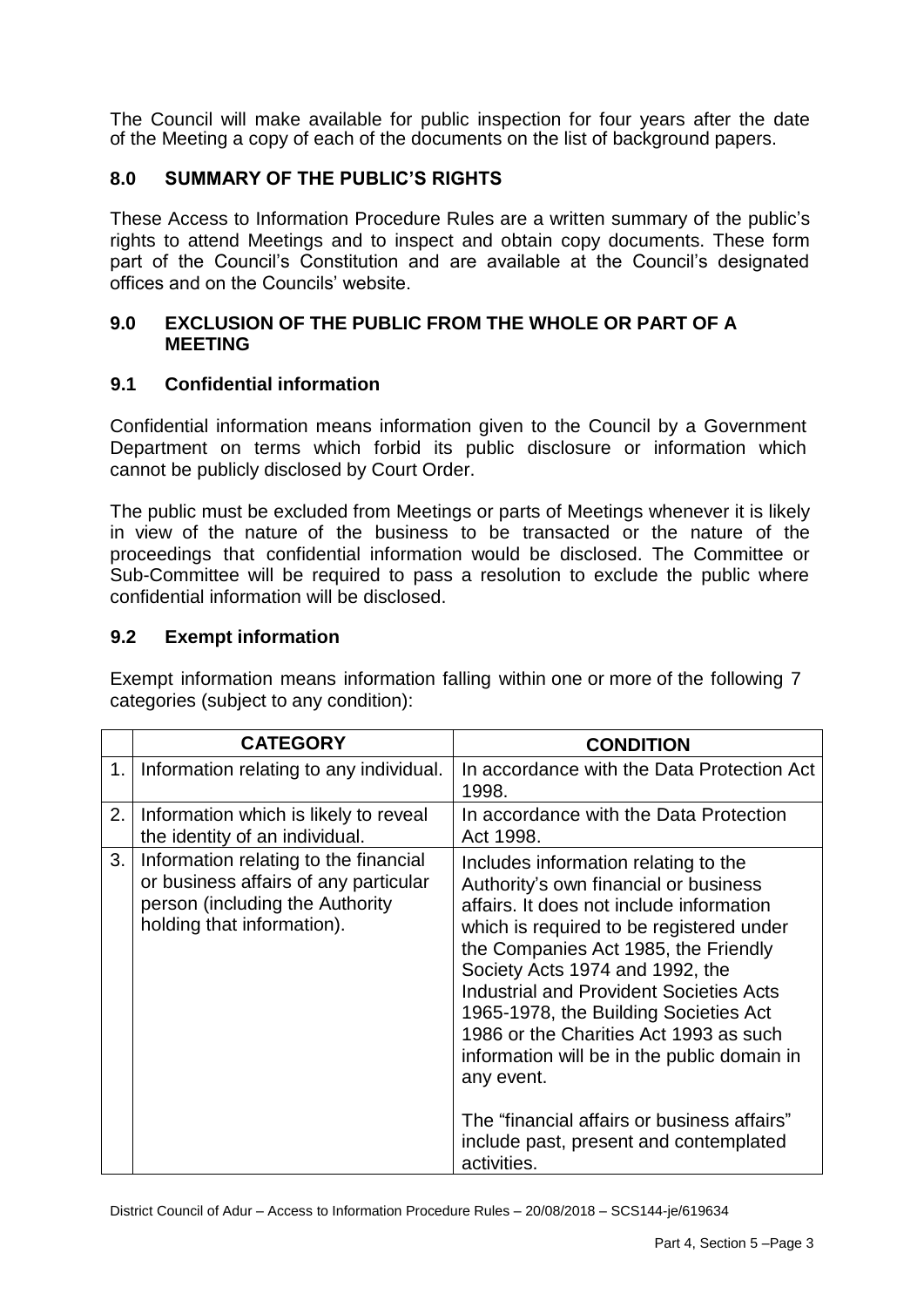| 4. | Information relating to any<br>consultations or negotiations, or<br>contemplated consultations or<br>negotiations, in connection with any<br>labour relations matter arising<br>between the Authority or a Minister<br>of the Crown and employees of, or<br>office holders under, the Authority. | "Employee" means a person employed<br>under a contract of service with the<br>Council and would not therefore include a<br>consultant or a temporary member of staff<br>employed through an agency or a<br>company. Information about such a<br>person, however, may well be covered<br>under the exemptions in paragraphs 1, 2<br>and 3 but it will depend on the individual<br>matter.<br>"Labour relations matter" means matters<br>which may be the subject of a trade<br>dispute within the meaning of Section<br>218(1) of the Trade Union and Labour<br>Relations (Consolidation) Act 1992 or any<br>dispute about such a trade dispute. This is<br>therefore fairly narrow and does not<br>appear to include normal staff negotiations<br>which are not part of a dispute. |
|----|--------------------------------------------------------------------------------------------------------------------------------------------------------------------------------------------------------------------------------------------------------------------------------------------------|------------------------------------------------------------------------------------------------------------------------------------------------------------------------------------------------------------------------------------------------------------------------------------------------------------------------------------------------------------------------------------------------------------------------------------------------------------------------------------------------------------------------------------------------------------------------------------------------------------------------------------------------------------------------------------------------------------------------------------------------------------------------------------|
| 5. | Information in respect of which a<br>claim to legal professional privilege<br>could be maintained in legal<br>proceedings.                                                                                                                                                                       |                                                                                                                                                                                                                                                                                                                                                                                                                                                                                                                                                                                                                                                                                                                                                                                    |
| 6. | Information which reveals that the<br>Authority proposes<br>(a) to give under any enactment a<br>notice under or by virtue of<br>which requirements are<br>imposed on a person, or<br>(b) to make an order or direction<br>under any enactment.                                                  |                                                                                                                                                                                                                                                                                                                                                                                                                                                                                                                                                                                                                                                                                                                                                                                    |
| 7. | Information relating to any action<br>taken or to be taken in connection<br>with the prevention, investigation or<br>prosecution of crime.                                                                                                                                                       |                                                                                                                                                                                                                                                                                                                                                                                                                                                                                                                                                                                                                                                                                                                                                                                    |

The public may be excluded from Meetings or parts of Meetings whenever it is likely in view of the nature of the business to be transacted or the nature of the proceedings that exempt information will be disclosed. The Committee or Sub-Committee will be required to determine whether or not to pass a resolution to exclude the public where exempt information will be disclosed.

# **9.2.1 Human Rights Act 1998**

Where the Meeting will determine any person's civil rights or obligations, or adversely affect their possessions, Article 6 of the Human Rights Act 1998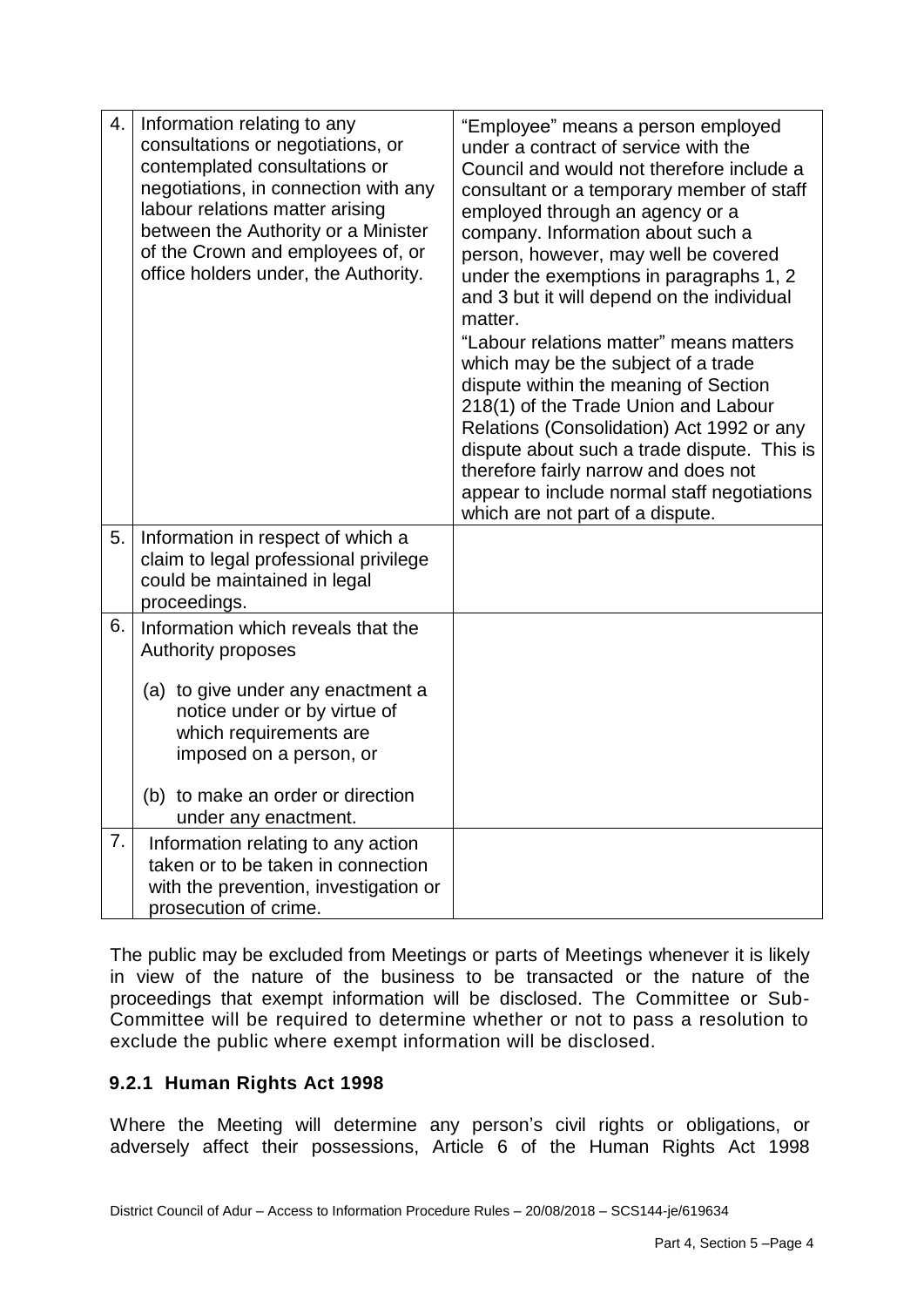establishes a presumption that the Meeting will be held in public unless a private hearing is necessary for one of the reasons specified in Article 6, as follows:

- (a) It is in the interests of morals, public order or national security in a democratic society, to hear the matter in private; or
- (b) Where the interests of juveniles or the protection of the private life of the parties requires that the matter should be heard in private; or
- (c) Where in the opinion of the Meeting, due to special circumstances, publicity would prejudice the interests of justice.

## **9.2.2 Town and Country Planning (General) Regulations 1992**

Information cannot be deemed exempt if it relates to proposed development for which the Local Planning Authority may grant itself planning permission pursuant to Regulation 3 of the Town and Country Planning (General) Regulations 1992.

### **9.2.3 Public Interest Test**

Paragraphs 1-7 of the exemptions (Access to Information Rule 9.2) are subject to the public interest test. In determining whether this information should remain exempt, the report writer and the decision-maker will have to decide whether the public interest in maintaining the exemption outweighs the public interest in disclosing the information.

In respect of all Council, Committee and Sub-Committee Reports, writers will, therefore, need to give consideration to exempt information and the public interest test, and if they determine that the document should not be published, they will need to explain why they consider the public interest test is best served by the information remaining exempt. The fact that a document is exempt, together with reasons, will appear in the Report and the Agenda relating to that item. The Monitoring Officer will ultimately determine whether Reports and related documents are exempt or not and his/her decision will be final.

Where the public may be excluded from a Meeting or part of a Meeting due to an exempt Report being considered, the Members of the Meeting will need to consider the public interest test, having given due consideration to any legal advice provided.

# **10.0 NON-DISCLOSURE OF REPORTS TO THE PUBLIC**

### **10.1 Reports containing Confidential Information**

Reports containing confidential information will not be disclosed to the public.

### **10.2 Reports containing Exempt Information**

If the Monitoring Officer determines that a Report contains exempt information in accordance with Access to Information Rule 9, having applied the public interest test, he/she may refuse to disclose to the public any Reports which in his/her opinion relate to items during which, in accordance with Rule 9, the Meeting is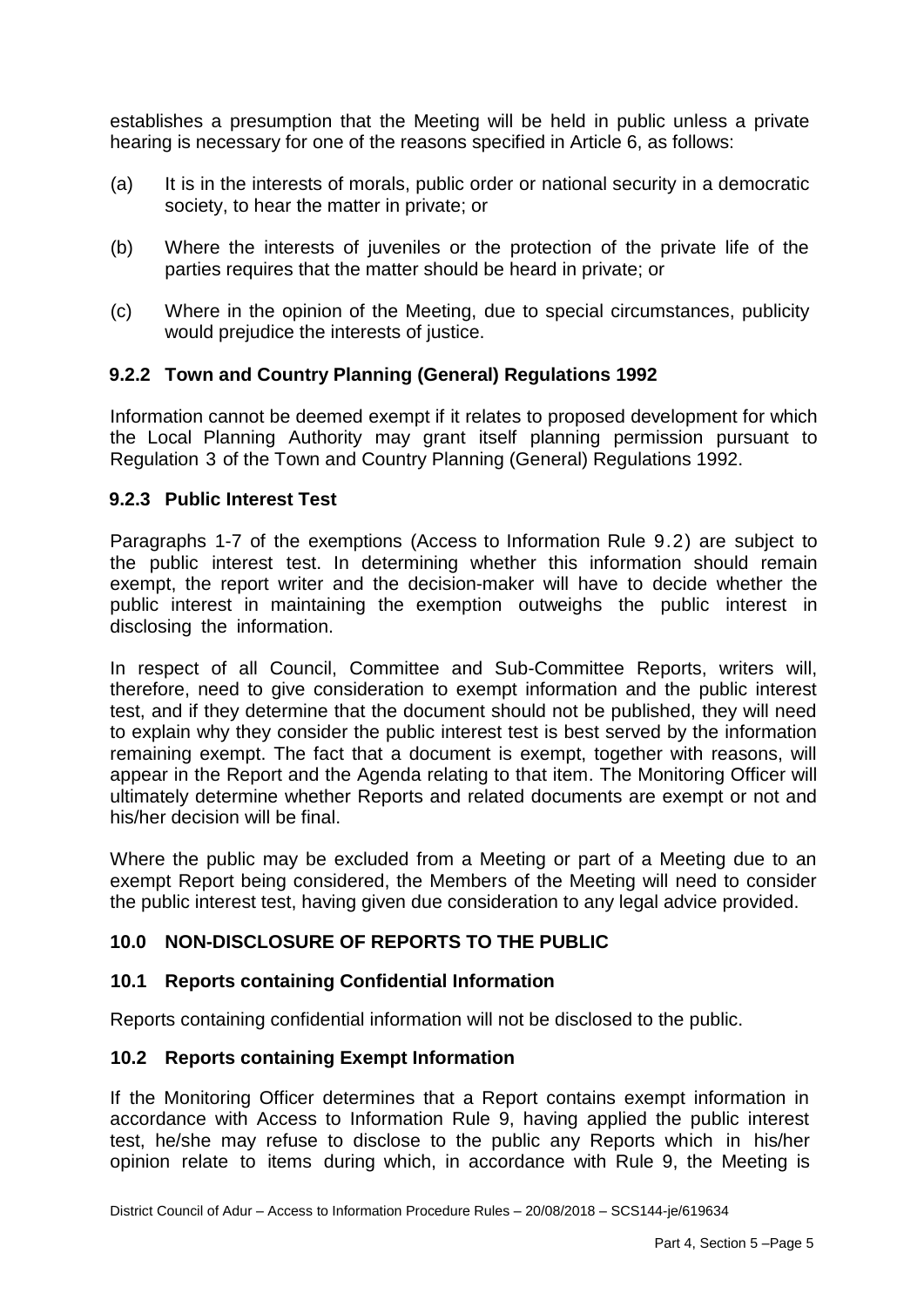likely to exclude the public. Such Reports will be marked "Not for publication" together with the category of information likely to be disclosed.

# **11.0 THE EXECUTIVE**

Access to Information Rules 12 to 22 inclusive apply to the Executive only.

If the Executive meets to take a Key Decision then it must also comply with Access to Information Rules 1 to 10 inclusive above, unless Rule 14 (general exception) or Rule 15 (special urgency) apply. A Key Decision is as defined in Article 12.03 of Part 3 of the Council's Constitution.

If the Executive, or any Member of the Executive, meets with an Officer, to determine a Key Decision, within 28 clear days of the date according to the Forward Plan by which it is to be decided, then it must also comply with Access to Information Rules 1 to 10 inclusive above, unless Rule 14 (general exception) or Rule 15 (special urgency) apply. This requirement does not apply to Officer/Member briefings or any non-decision making meetings.

### **12.0 EXECUTIVE KEY DECISIONS**

Subject to Access to Information Rule 14 (general exception) and Access to Information Rule 15 (special urgency), a Key Decision may not be taken unless:

- (a) a Notice (known as the 28 Day Notice of Key and/or Confidential/Exempt Decisions which will be taken in private) has been published in connection with the matter in question;
- (b) at least 28 clear days have elapsed since the publication of the Notice in which the decision was first included; and
- (c) where the decision is to be taken at a Meeting of the Executive, notice of the Meeting has been given in accordance with Access to Information Rule 4.

### **13.0 THE 28 DAY NOTICE OF EXECUTIVE KEY AND/OR CONFIDENTIAL/ EXEMPT DECISIONS**

#### **13.1 Period Covered**

A 28 Day Notice of Key and/or Confidential/Exempt Decisions (which will be taken in private) will be prepared by the Director for Communities and updated when a new Notice is made and published, which will be at least 28 clear days prior to any regular scheduled meeting of the Executive.

At least 5 clear working days prior to the day of any private Meeting of the Executive, the Director for Communities shall publish a further Notice on the Agenda for the Meeting and the Council's website confirming the Executive's intention to hold all or part of the Meeting in private, a statement of the reasons for privacy and details of any representations received by the Council as to why the Meeting should be held in public and the Executive's response to those representations.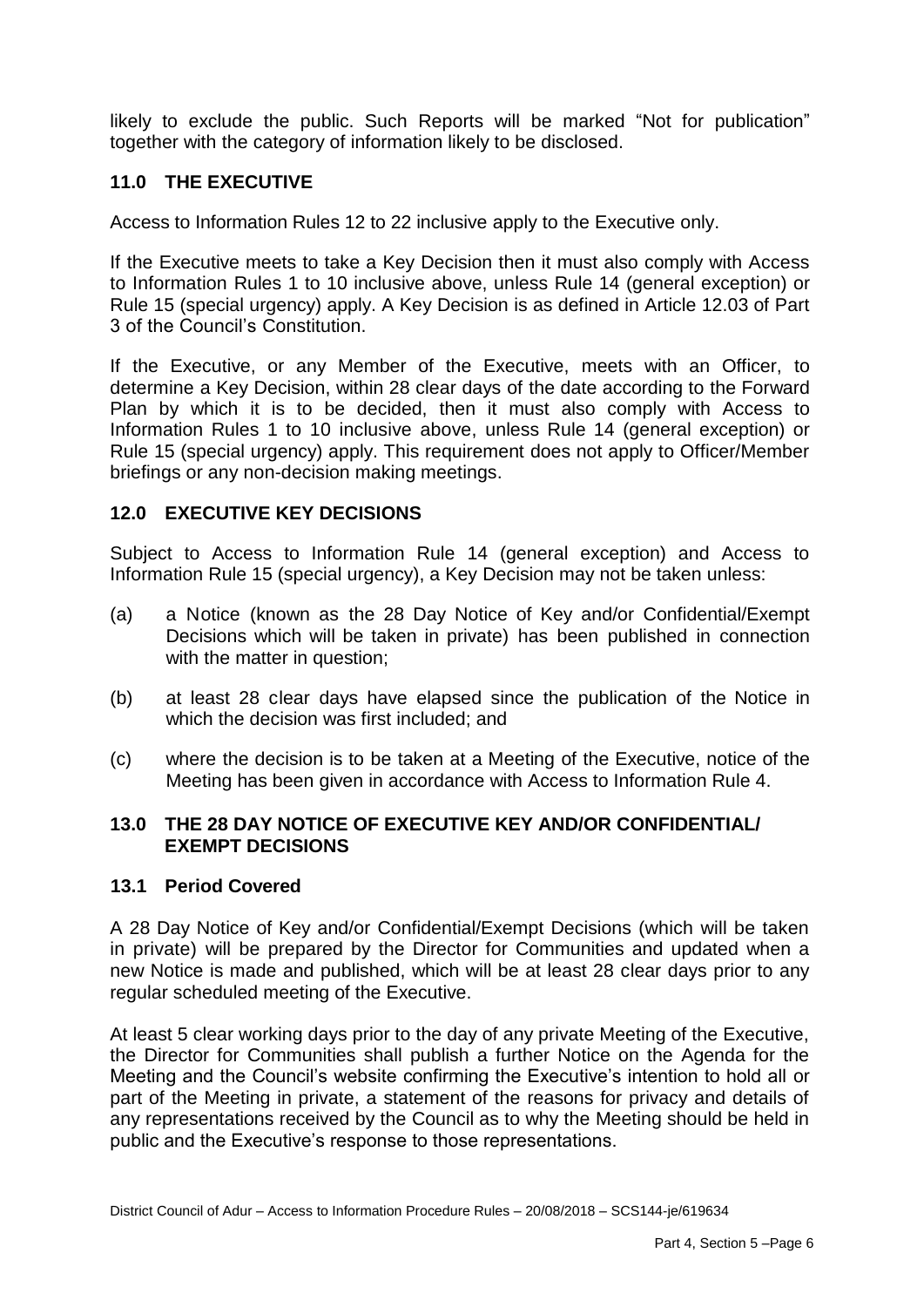## **13.2 Notice**

The Notice will contain matters which the Director for Communities considers will be the subject of a Key Decision and/or a private decision (Confidential/Exempt) to be taken by the Executive, individual Members of the Executive, an Officer, or under joint arrangements in the course of the discharge of an Executive function during the period covered by the Notice. It will describe the following particulars in so far as the information is available or might reasonably be obtained:

- (a) the matter in respect of which a Key Decision/private decision is to be made;
- (b) where the decision-maker is an individual, his/her name and title, and where the decision-maker is a body, its name and details of Membership;
- (c) the date on which, or the period within which, the decision will be taken;
- (d) a list of the documents submitted to the decision-maker for consideration in relation to the matter;
- (e) the address from which, subject to any prohibition or restriction on their disclosure, copies of, or extracts from, any document listed is available;
- (f) the identity of the principal groups whom the decision-maker proposes to consult before taking the decision;
- (g) the means by which any such consultation is proposed to be undertaken;
- (h) the steps any person might take who wishes to make representations to the Executive or decision-maker about the matter in respect of which the decision is to be made, and the date by which those steps must be taken; and
- (i) the reasons why the matter will be confidential/exempt.

The Notice must be produced and published at least 28 clear days before the day upon which the decision is to be taken, whether by a meeting or an individual Member of the Executive.

### **14.0 EXCEPTIONS**

If a matter which is likely to be a Key Decision/private decision has not been included in the 28 Day Notice of Key and/or Confidential/Exempt Decisions, then subject to Access to Information Rule 15 (special urgency), the decision may still be taken if:

- (a) the decision needs to be taken by such a date that it is impracticable to defer the decision until 28 clear days' notice has been given by Notice;
- (b) the Director for Communities has, in writing, informed the Chairman of the Overview and Scrutiny Committee (or both Chairmen where a matter is being dealt with under the Joint Committee Agreement), or if there is no such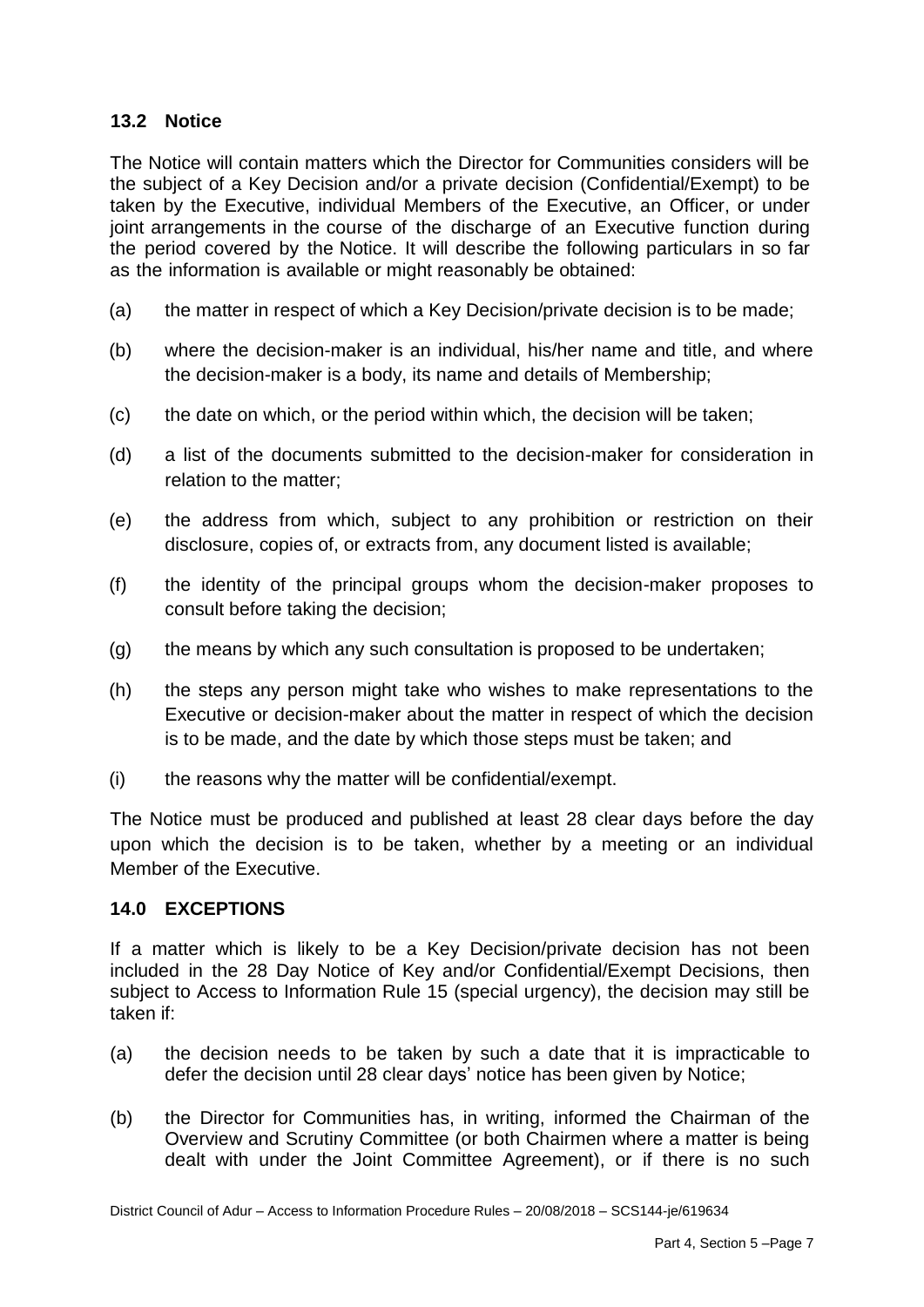person, each member of the Overview and Scrutiny Committee, by Notice, of the matter to which the decision is to be made;

- (c) the Director for Communities has made copies of that Notice available to the public, on the Councils' website or at the offices of the Council; and
- (d) at least 5 clear working days have elapsed since the Director for Communities complied with (b) and (c).

Where such a decision is taken by the Executive, it must be taken in public, subject to the provisions of Access to Information Rules 9 and 13.

## **15.0 URGENT ITEMS**

### **15.1 Executive Key and/or Confidential/Exempt Decisions which are urgent**

If by virtue of the urgency of a matter, Access to Information Rule 14 cannot be complied with, then the decision can only be taken if the Director for Communities, on behalf of the decision-maker, obtains the agreement, in writing, of the Chairman of the Overview and Scrutiny Committee (or both Chairmen where a matter is being dealt with under the Joint Committee Agreement), that the taking of the decision cannot be reasonably deferred. Electronic confirmation, via email, will suffice and will be sufficient authority for Democratic Services Officers to complete the signature requirement to the appropriate notice. If the Chairmen are unable to act, then in their absence, the agreement of the Vice-Chairmen of the Overview and Scrutiny Committee will be sought. If neither the Chairmen nor Vice-Chairmen are available, in their absence, the agreement of the Chairman of the Council will suffice (and if not available, the Deputy Chairman of the Council).

### **15.2 Other Decisions which are urgent**

Only items on an Agenda which has been published 5 clear days before the day of a Meeting can be considered at that Meeting. However, the Chairperson of the Meeting is able to add urgent items to the Agenda at the Meeting. Urgent items are narrowly defined as being those items that by reason of special circumstance have arisen since the despatch of the Agenda and which were not known of at the time the Agenda was published, provided that 15.1 above is complied with.

Urgent items cannot be dealt with as "any other business" or "matters arising" items.

### **16.0 REPORT TO FULL COUNCIL**

### **16.1 Joint Overview and Scrutiny Committee**

The Council's Joint Overview and Scrutiny Committee can require that the Executive submit a Report to Full Council, within such reasonable time period as the Committee specifies, if they consider that a Key Decision has been taken which was not:

- (a) included in the 28 Day Notice of Key and/or Confidential/Exempt Decisions; or
- (b) the subject of the general exception procedure; or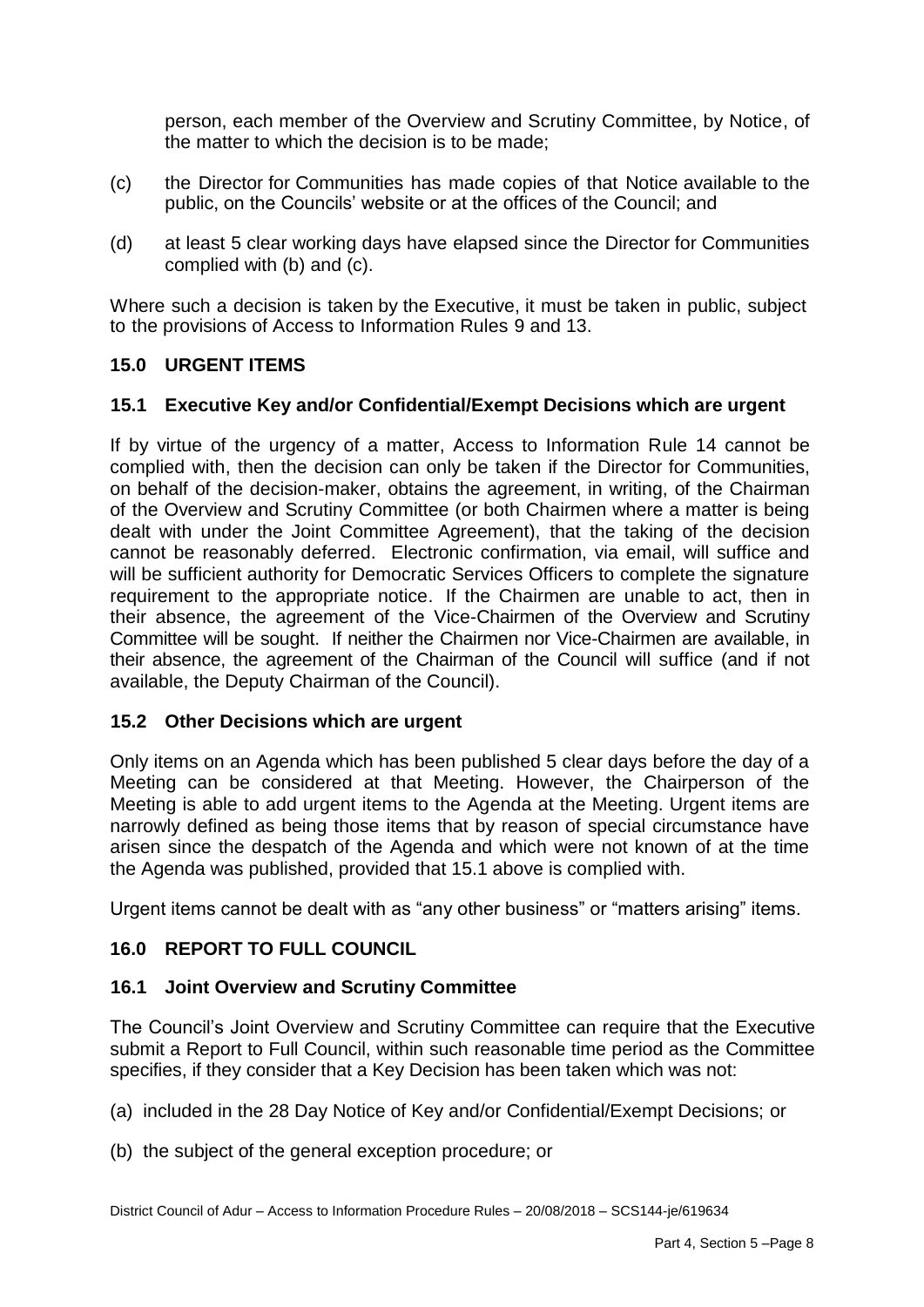(c) the subject of an agreement under Access to Information Rule 15.

When directed to do so by either of the Chairmen of the Joint Overview and Scrutiny Committee, or by any 5 Members of that Committee, the Director for Communities will serve notice in writing upon the Leader requiring such a report, on behalf of the Joint Overview and Scrutiny Committee, or the Executive, to be submitted to Full Council. Alternatively, the Joint Overview and Scrutiny Committee may pass a resolution at their Meeting to require such a Report of the Executive to Full Council within a specified time period.

# **16.2 Executive's Report to Full Council**

The Executive will prepare a Report for submission to the next available Meeting of the Council, when required to do so in accordance with Access to Information Rule 16.1. However, if the next Meeting of the Council is within 7 days of receipt of the written Notice, or the resolution of the Committee, requiring the Report, then the Report may be submitted to the Meeting after that.

The Report to Council will set out particulars of the decision, the individual or body making the decision, and if the Leader is of the opinion that it was not a Key Decision, the reasons for that opinion.

### **16.3 Reports on Special Urgency Decisions**

The Leader shall include in his/her Report to Full Council, in accordance with Council Procedure Rule 13 a summary of any Executive decisions taken in the circumstances set out in Access to Information Rule 15 (special urgency) taken since the previous meeting of Full Council.

### **17.0 RECORD OF DECISIONS**

After any Meeting of the Executive, whether held in public or private, a record of every decision taken at that Meeting will be produced as soon as is practicable. The record will include a statement of the reasons for each decision and any alternative options considered and rejected at that Meeting, in accordance with the Executive Procedure Rules.

### **18.0 ATTENDANCE AT PRIVATE MEETINGS OF THE EXECUTIVE**

All Members of the Executive will be served Notice of all private Meetings of the Executive, and all such Members are entitled to attend such a Meeting.

Members are entitled to attend Meetings in accordance with Council Procedure Rules.

The Head of the Paid Service, the Chief Financial Officer and the Monitoring Officer, and their representatives are entitled to attend any Meeting of the Executive.

The Executive may not meet unless the Director for Communities has been given reasonable notice that a Meeting is to take place. A private Executive Meeting may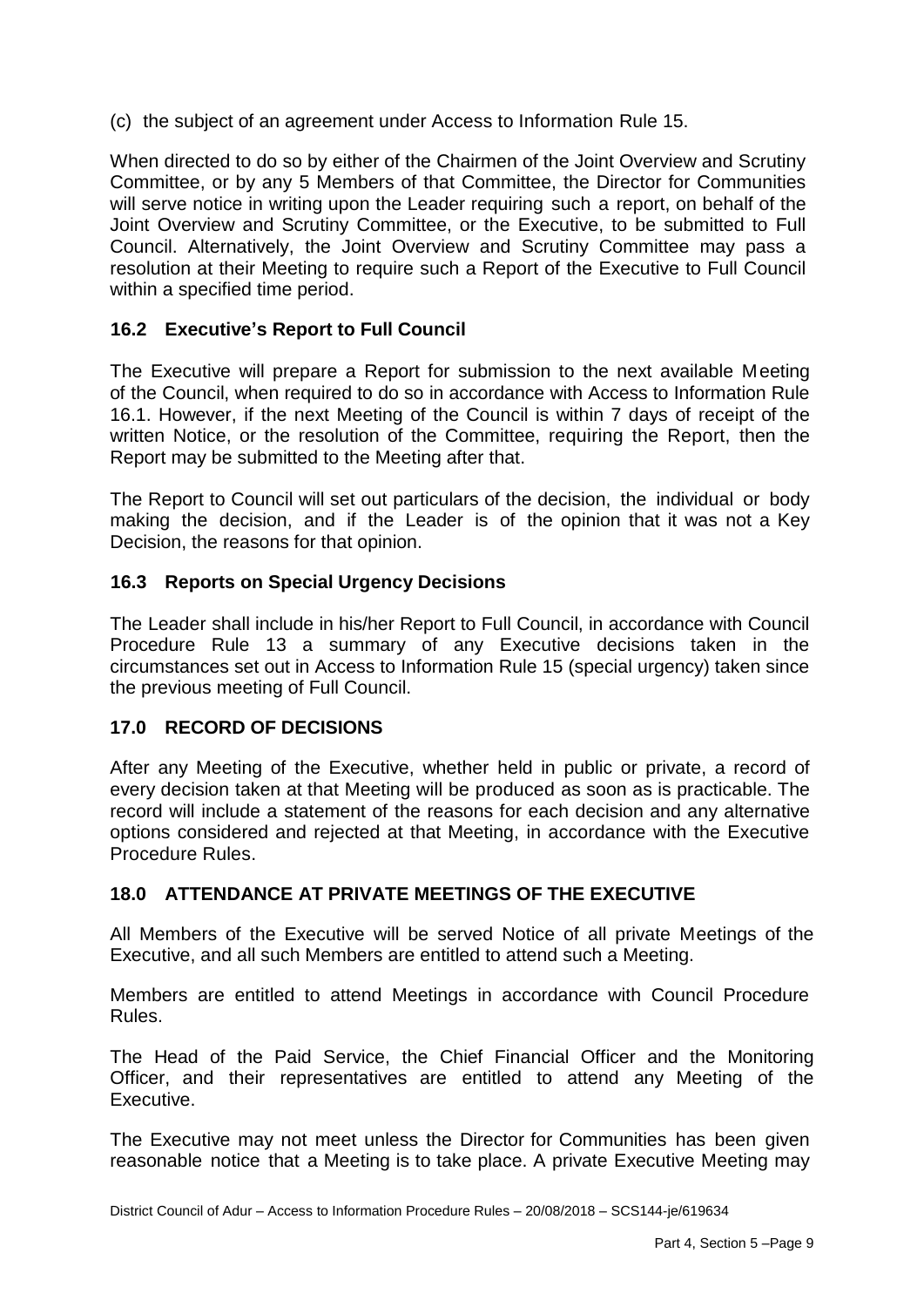only take place in the presence of the Director for Communities or his/her representative with responsibility for recording and publishing the decisions.

# **19.0 DECISIONS BY INDIVIDUAL MEMBERS OF THE EXECUTIVE**

### **19.1 Decision Reports**

Where an individual Member of the Executive receives a Report which he/she must consider prior to making any decision, then he/she will not make the decision until at least 5 working days after the day of receipt of that report.

Except that if the decision is a Key Decision and/or Confidential/Exempt Decision, the 28 day Notice provisions in Access to Information Rule 13 shall apply.

## **19.2 Provision of Copies of Reports to Overview and Scrutiny Committees**

When providing such a Report to an individual Member of the Executive, the Director for Communities will provide a copy of it to the Chairmen and Vice Chairmen of the Joint Overview and Scrutiny Committee as soon as reasonably practicable. At the same time the Director for Communities will make the Report publicly available, by publishing on the Councils' website, unless deemed confidential or exempt in accordance with Access to Information Rule 9 above.

## **19.3 Record of Individual Executive Member Decision**

As soon as reasonably practicable after an Executive decision has been taken by an individual Member of the Executive, or a Key Decision has been taken by an Officer, the Director for Communities will prepare a record of the decision, a statement of the reasons for it and any alternative options considered and rejected. The provisions of Access to Information Rules 7 and 8 (inspection of documents after meetings) will also apply to the making of decisions by individual Members of the Executive, subject to Access to Information Rule 9.

### **20.0 OVERVIEW AND SCRUTINY COMMITTEE ACCESS TO DOCUMENTS**

### **20.1 Right to Documents**

Subject to Access to Information Rule 20.2, Joint Overview and Scrutiny Committee (and its Sub-Committees) will be entitled to copies of any document which is in the possession or control of the Executive (or its Committees) and which contains material relating to:

- (a) any business transacted at a public or private Meeting of the Executive or its Committees; or
- (b) any decision taken by an individual Member of the Executive; or
- (c) any decision taken by an Officer of the Authority exercising an Executive function.

Copies of documents requested under this Rule must be supplied within 10 working days of receipt of the request.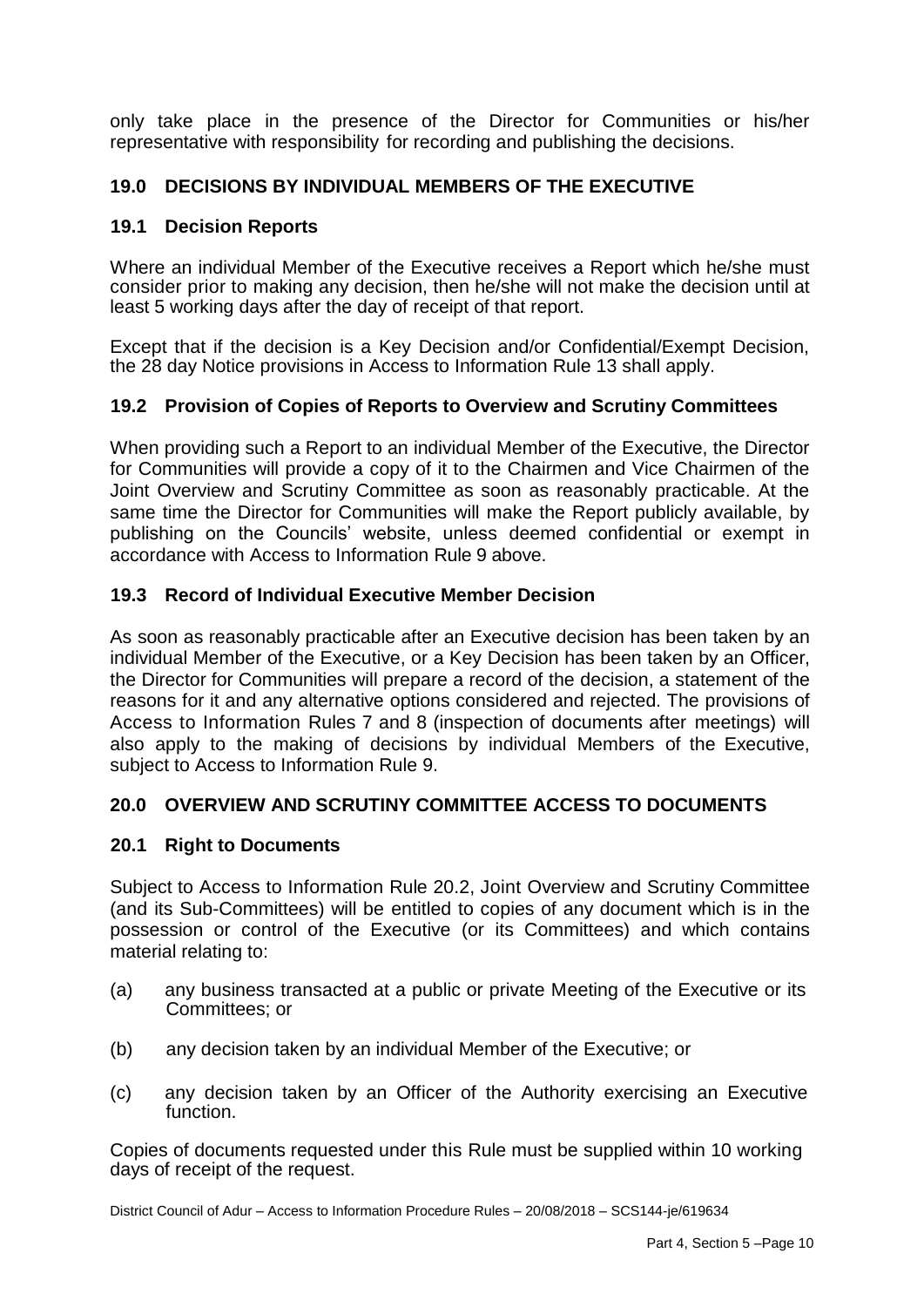# **20.2 Limitation**

Subject to Access to Information Rule 21, the Joint Overview and Scrutiny Committee will not be entitled to:

- (a) any document that is in draft form;
- (b) any part of a document that contains exempt or confidential information, unless that information is relevant to an action or decision they are reviewing or scrutinising or intend to scrutinise, or is accessible in accordance with Access to Information Rule 21.4 below.

### **21.0 ADDITIONAL RIGHTS OF ACCESS TO DOCUMENTS BY MEMBERS**

#### **21.1 Documents Relating to Business to be Transacted at a Public Meeting**

All Members of the Council will be entitled to inspect any document (except those available only in draft form) in the possession or under the control of the Executive or its Committees which contains material relating to any business to be transacted at a public Meeting. Any document must be available for inspection at least 5 clear days before the day of the Meeting except:

- (a) where the Meeting is convened at shorter notice, the document must be available for inspection when the Meeting is convened; and
- (b) where an item is added to the Agenda at shorter notice, a document that would be required to be available must be available for inspection when the item is added on the Agenda.

All such documents will be made available by publishing on the Councils' website.

### **21.2 Documents Relating to Business to be Transacted at a Private Meeting**

Any document which is in the possession or under control of the Executive and contains material relating to any business transacted at a private Meeting will be available for Members to inspect at the offices of the Democratic Services section, subject to Access to Information Rule 21.4 below. This Rule does not provide a right to copy such documents.

Where access is restricted to a document under this provision, the restriction is determined by the Director for Communities, having taken account of the advice of the Monitoring Officer.

#### **21.3 Disclosure of Documents after the Decision**

Any document which is in the possession or under control of the Executive and contains material relating to:

- (a) any business transacted at a public Meeting;
- (b) any decision made by an individual Member of the Executive in accordance with Executive Arrangements;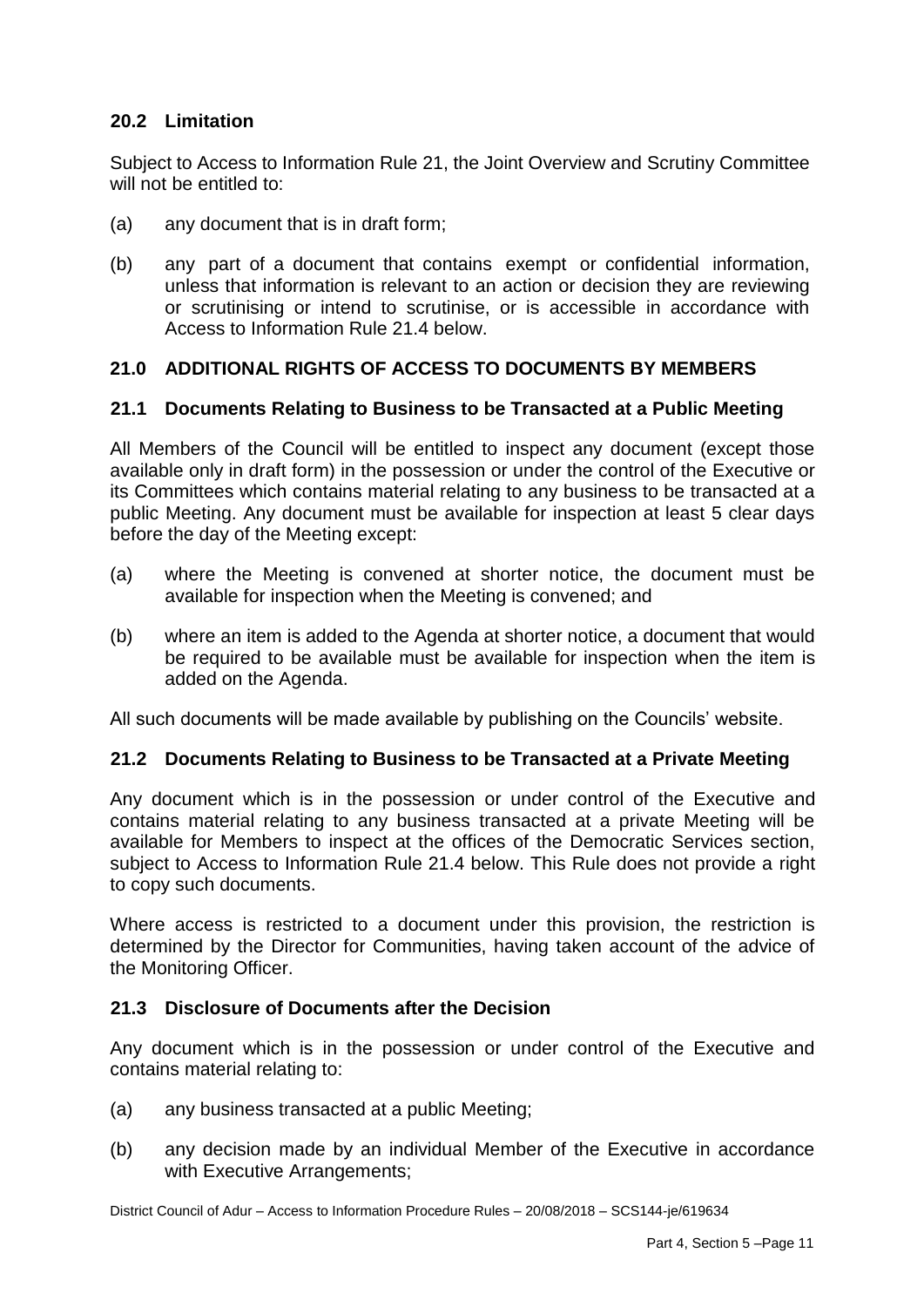(c) any decision made by an Officer in accordance with Executive Arrangements;

must be available for inspection by a Member immediately after the Meeting concludes, or where an Executive decision is made by an Officer, immediately after the decision has been made (and in any event, within 24 hours).

### **21.4 Access to Confidential and Exempt Information**

The entitlement to access to, or inspection of, documents does not extend to a document that contains confidential or exempt information unless the exemption solely relates to paragraphs 3 or 6 of the exemptions in Access to Information Rule 9.2 (except where the information relates to any terms proposed by or to the Authority in the course of negotiations of contract).

Nothing in these Rules requires the disclosure of confidential information that breaches the obligation of confidence.

Nothing in these Rules requires the disclosure of a document, or part of a document where advice had been provided by a political adviser or assistant.

Members will therefore often be able to access Reports which are exempt, but there may be occasions when information:

- (a) is highly sensitive and involves complex negotiations;
- (b) relates to a significant litigation risk;
- (c) relates to sensitive personal information where the data subject would reasonably expect such information to be restricted only to decision-makers.

#### **22.0 CONFIDENTIALITY OF COUNCIL BUSINESS**

#### **22.1 Confidential Information**

Any item of business at Full Council, a Committee or Sub-Committee which is deemed to be confidential shall require that the relevant body's discussion in relation to the item be kept confidential and may only be disclosed to, and discussed by, the following:

- (a) Elected Members of the Council;
- (b) other persons appointed under Section 102 of the 1972 Act as Members of Committees or Sub-Committees;
- (c) such Officers of the Council as are concerned with the matter in the course of their duties including the Monitoring Officer and the Chief Financial Officer;
- (d) such other persons to whom in the opinion of the Monitoring Officer, the item of business or Report ought to be disclosed in order to comply with the Human Rights Act 1998 or any rule of law or to avoid maladministration by the Council;